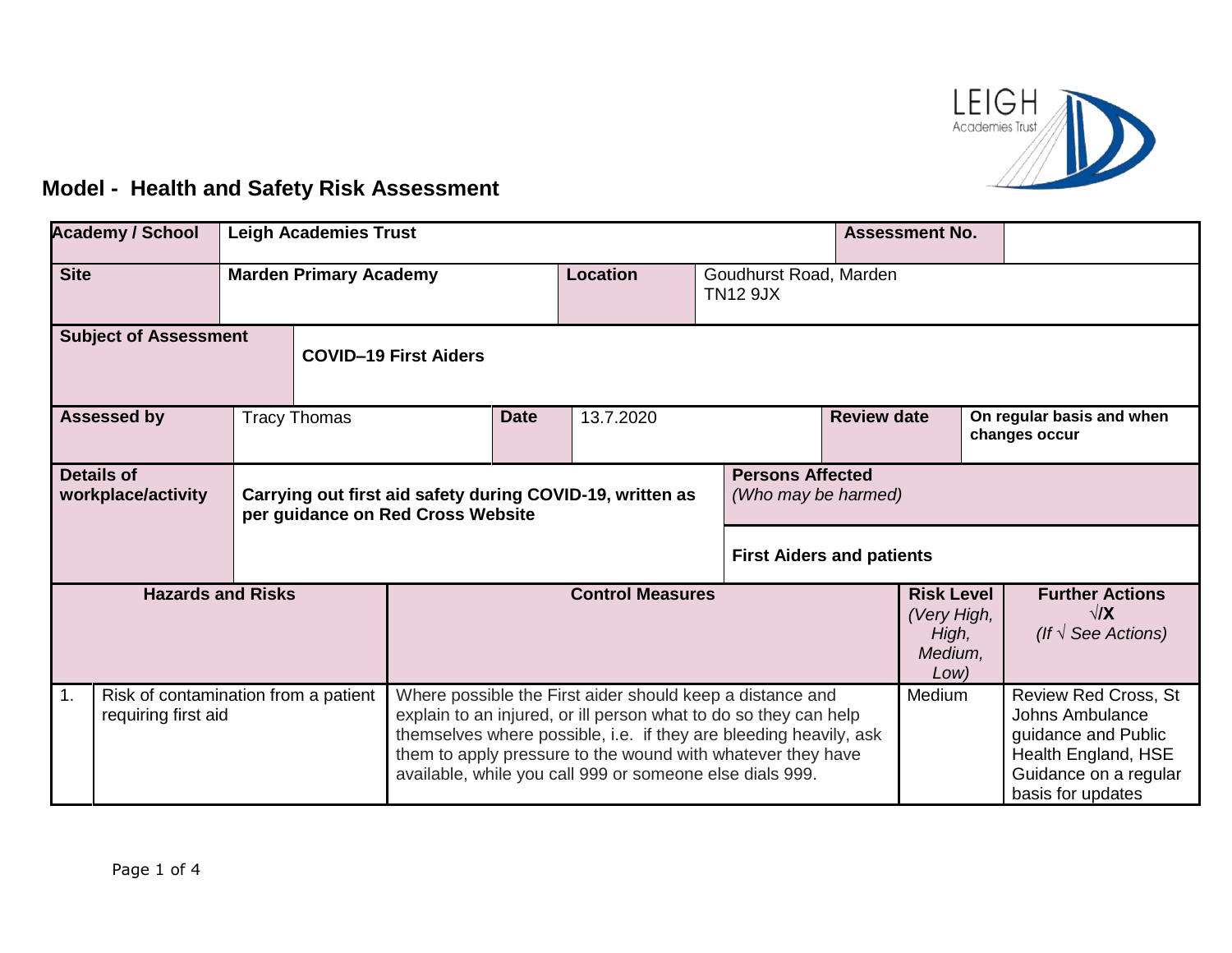|    |                                                          | Place the person in a location away from others, such as a<br>separate room. If there is no separate room, ask others who are<br>not involved in providing assistance to stay at least 2M away<br>from the individual. If available barriers, or screens can be used.<br>Not helping someone who is not responsive or not breathing will<br>dramatically reduce their chance of survival, good hygiene<br>measures should be followed by the First Aider to protect<br>themselves and the patient.<br>Seek advice from the NHS 111 coronavirus advice service, after<br>treatment for advice on what measures you should take following<br>treatment |        |                                                                                                                                            |
|----|----------------------------------------------------------|------------------------------------------------------------------------------------------------------------------------------------------------------------------------------------------------------------------------------------------------------------------------------------------------------------------------------------------------------------------------------------------------------------------------------------------------------------------------------------------------------------------------------------------------------------------------------------------------------------------------------------------------------|--------|--------------------------------------------------------------------------------------------------------------------------------------------|
| 2. | Not following good hygiene<br>measures risk of infection | Normal hygiene measures are known to lessen the risk of<br>infection and should be followed.<br>Wear gloves this creates a barrier between the first aider and the<br>patient. Clean hands thoroughly for a minimum of 20 seconds<br>using soap and water or alcohol based hand sanitiser before<br>putting on and after removing PPE                                                                                                                                                                                                                                                                                                                | Medium | <b>Review Red Cross, St</b><br>Johns Ambulance<br>guidance and Public<br>Health, HSE Guidance<br>on a regular basis for<br>updates         |
| 3. | Risk of infection from giving CPR                        | Check for absence of signs of life and normal breathing.<br>First Aiders should not listen, or feel for breathing by placing their<br>ear and cheek close to a patient's mouth. Call 999<br>If a coronavirus infection is suspected inform the operator when<br>calling 999                                                                                                                                                                                                                                                                                                                                                                          |        | <b>Review Red Cross, St</b><br>Johns Ambulance<br>guidance and Public<br>Health England, HSE<br>Guidance on a regular<br>basis for updates |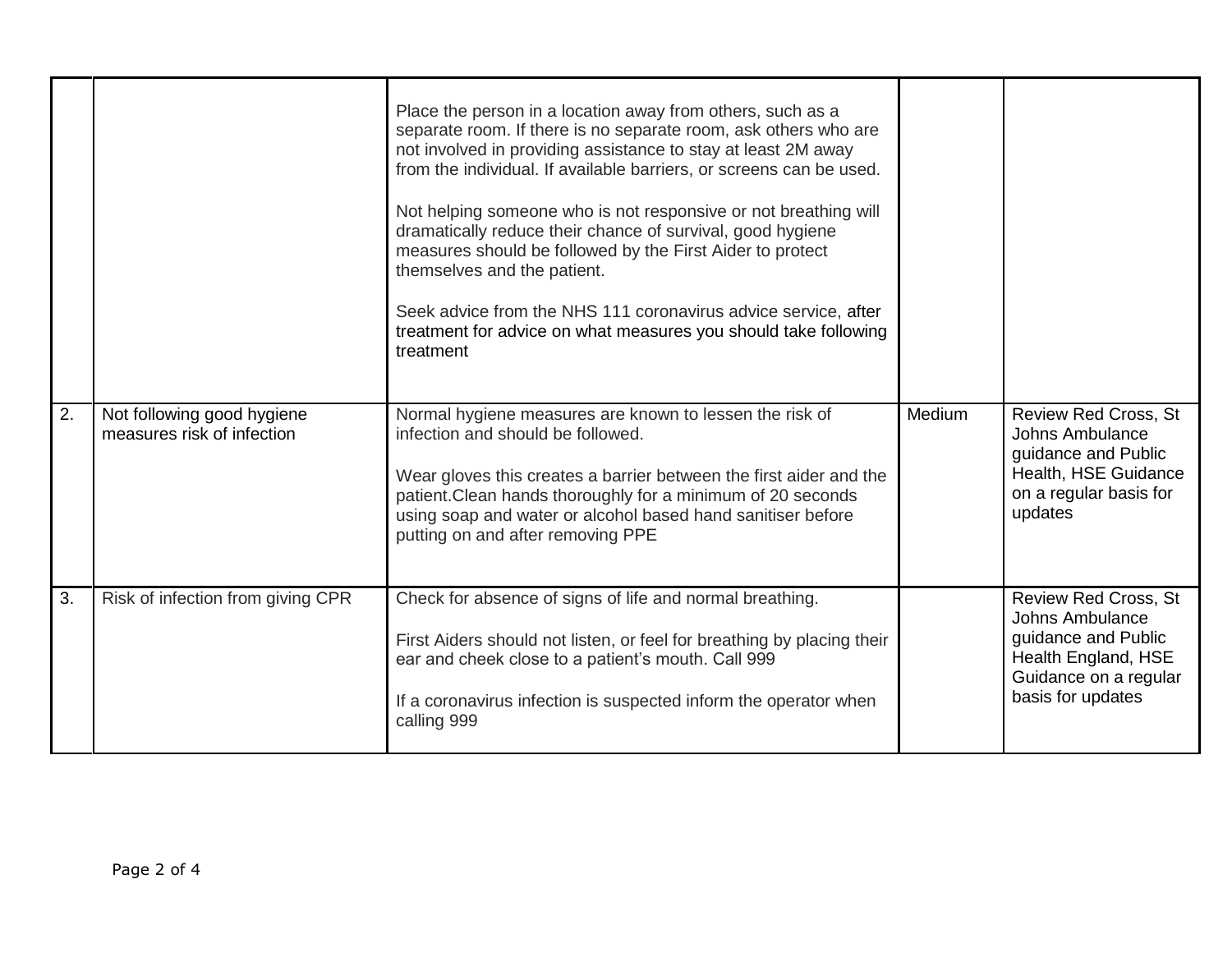|                    |                                                               | Chest compressions can be given, an Automated External<br>Defibrillator (AED) can be used if available.<br>Face mask (a fluid repellent surgical face mask) is<br>recommended, disposable gloves, disposable eye protection<br>should be worn,<br>If a first aider does decide to perform rescue breaths on<br>someone who is not breathing, a resuscitation face shield should<br>be used<br>Follow safe removal of gloves, wash hands thoroughly with soap<br>and water; alcohol-based hand gel can be used if this isn't<br>available.<br>Seek advice from the NHS 111 coronavirus advice service. |        |                                                                                         |
|--------------------|---------------------------------------------------------------|-------------------------------------------------------------------------------------------------------------------------------------------------------------------------------------------------------------------------------------------------------------------------------------------------------------------------------------------------------------------------------------------------------------------------------------------------------------------------------------------------------------------------------------------------------------------------------------------------------|--------|-----------------------------------------------------------------------------------------|
| $\boldsymbol{4}$ . | First Aid equipment not stocked<br>appropriately              | First aiders or appointed persons must ensure suitable first aid<br>equipment is available at all times and stocks are replenished as<br>appropriate<br>As well as the normal stock in a first aid box ensure there is a<br>suitable supply of gloves, face mask, eye protection,<br>resuscitation face shield.                                                                                                                                                                                                                                                                                       | Medium | Check first aid<br>equipment on a regular<br>basis and ensure<br>stocks are replenished |
| 5.                 | Accident / incident reporting                                 | For any accidents or incidents ensure the Trust accident and<br>incident procedures are followed                                                                                                                                                                                                                                                                                                                                                                                                                                                                                                      | Low    | Ongoing                                                                                 |
| 6.                 | First aid certificate has expired<br>during COVID-19 outbreak | If you hold a first aid certificate that expires on or after 16 March<br>2020 and cannot access requalification training because of<br>coronavirus you may qualify for a 3-month extension. This<br>applies to:                                                                                                                                                                                                                                                                                                                                                                                       | Low    | <b>Review HSE website</b><br>for updates                                                |